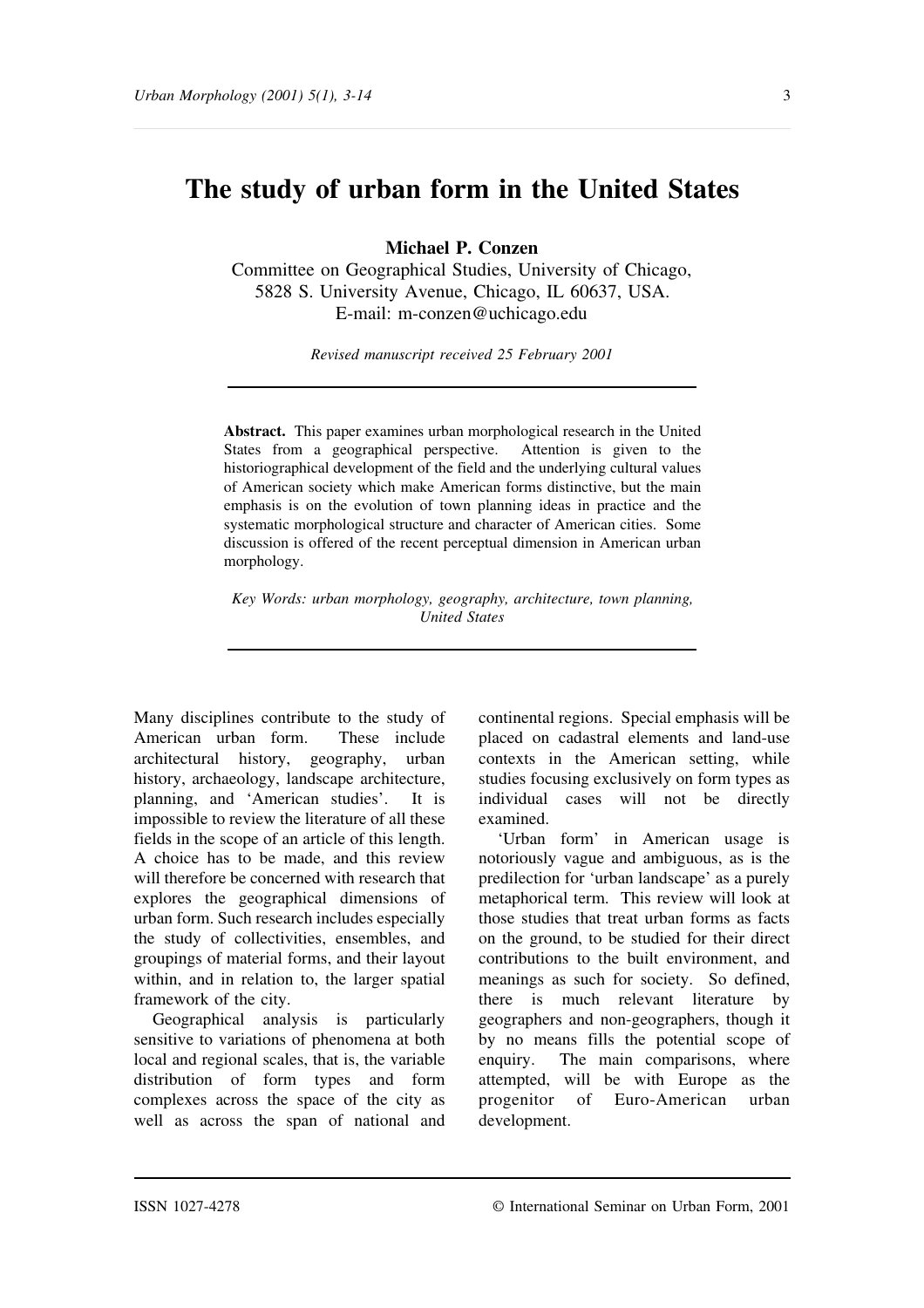## **Synthetic interpretations of American urban form**

The scholarly treatment of American urban form was slow to develop an explicitly morphological approach. Early interest centred either on aesthetic character (or lack thereof), in order to inform urban planning and landscape architectural theory (Sutton, 1971), or on the economic determinants of spatial structure and distribution of forms, with a view to understanding the urban development process and its business applications. In this latter mode the land economist Richard Hurd (1903, pp. 33–55) was one of the first to offer a close analysis of the ground plans of cities. In the former mode, one of the earliest grand synthesizers was Lewis Mumford (1938), whose *The culture of cities* placed American urbanism squarely in an international context, but discussed urban form very generally indeed. For many decades, in the hands of architects and social commentators, American urban form was grist for broad societal criticism rather than direct and detailed scientific study.

This changed as geographers turned their attention to the city (Leighly, 1928), although the specific morphological character and dynamics of the American city came after the 1930s to represent a subordinate interest to that of functional structure (Conzen, 1978), with the functional treatment of land-use patterns enjoying a remarkably long-lived popularity. It was left to Europeans to contribute the most penetrating analyses of American urban form seen from the broadest geographical perspective. Dietrich (1930), Gottmann (1961), Wissink (1962) and Hofmeister (1971) all stressed how, by the twentieth century, ingrained American cultural values rendered American physical forms so distinct from those of Europe. James Vance (1977/1990) was the first American geographer to integrate morphology in his 'big-picture' interpretation of American urbanism, itself presented as an outgrowth of, but also in his view a decided advance on, European precedent. Several

significant studies of individual cities made the evolution of the built environment the key to understanding their development and helped advance the field (Whitehill, 1968; Mayer and Wade, 1969; Lewis, 1976; Olson, 1980; Cardia, 1987). Recent attempts at synthesis have all focused on buildings at the expense of land-use patterns and have all but ignored cadastral history (Relph, 1987; Knox, 1993; Ford, 1994). One grand overview by architectural historian Spiro Kostof (1991, 1992), tracing urbanism from a 'western world' perspective, avoids this limitation when discussing American cities by drawing on the work of both American and European geographers.

### **Cultural values affecting urban form**

Among the wide variety of cultural values that have been identified as typically American, a number have particular relevance for urban form. According to Wissink and Zelinsky, heightened individualism, esteem for mobility and change, a mechanistic world-view, messianic perfectionism, and readiness to substitute time for space and space for time, go a long way in accounting for the peculiarities of American places (discussed at length in Conzen, 1996). Such attributes can be further refined and related to specific historic urban morphological preferences.

Perhaps the most pervasive condition is the ubiquity and dominance of commercialism operating in the context of *laissez-faire* capitalism. This means that American cities have been regarded first and foremost as economic machines – growth mechanisms to produce material abundance. As a result, utilitarianism mostly triumphs over beautification, unless the latter can be commodified. Secondly, individualism, expressed most often in urban settings under the notion of privatism, has favoured private over public space, and accounts, for example, for the decided American preference for detached over multifamily housing. Thirdly, in reaction to industrialism, a deep anti-urban streak permeates American views of urban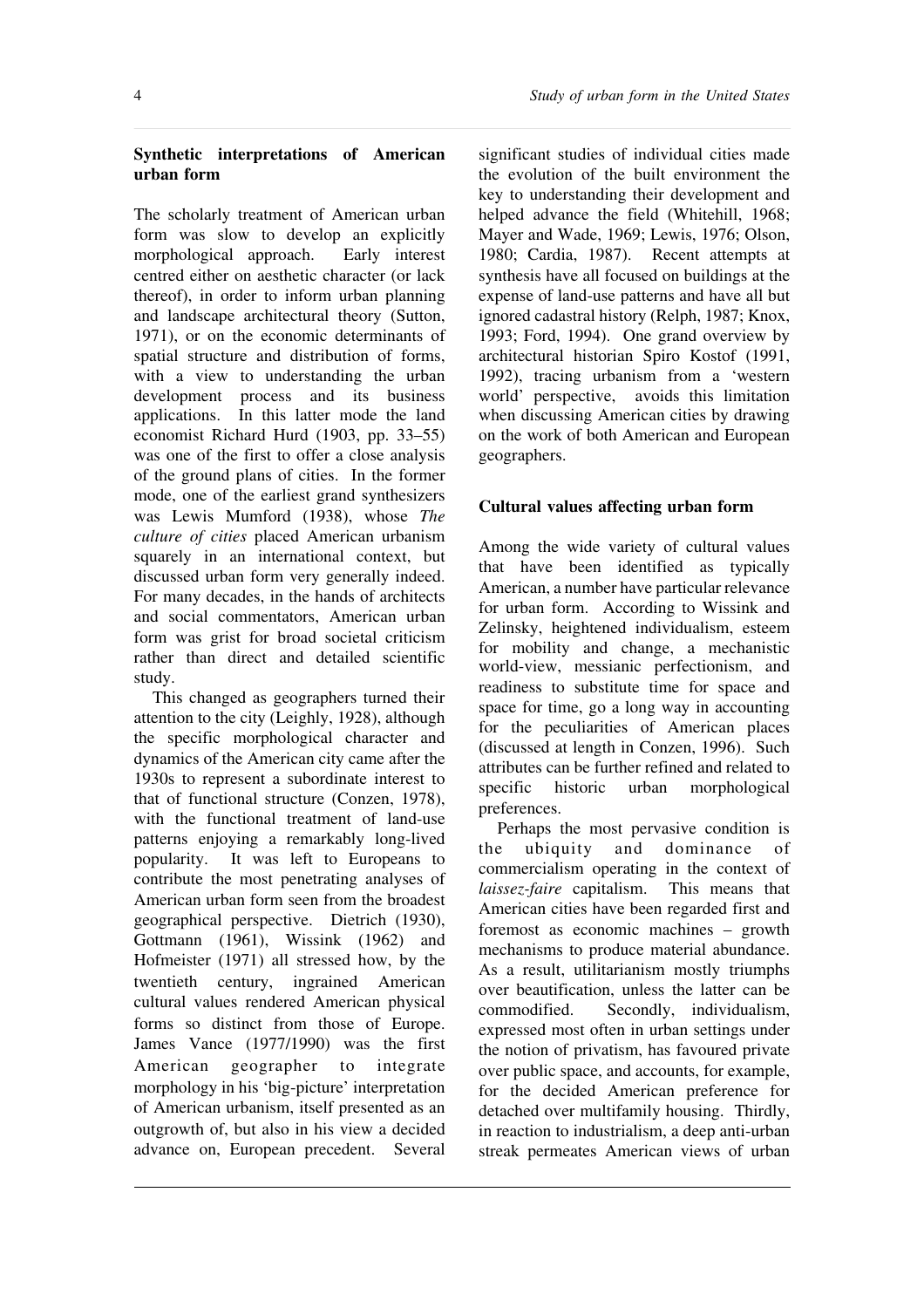governance, and hence control over the production of morphological attributes is politically fragmented, the better to thwart imposition. And fourthly, the social fluidity of American society has engendered an aesthetic eclecticism in the urban landscape amenable to almost infinite status manipulation.

Given the force with which Americans long ago cast off distant colonial rule, certain absences in American urban morphology are easy to recognize. There is a distinct lack of monarchical and religious urban complexes on the scale of those in European and Asian countries. American cities contain no royal palaces, and few centralized church and monastic districts (except in Salt Lake City), historic urban fortifications, and large-scale government-maintained cultural institutions (except, of course, in the nation's capital, Washington, D.C.). This means that most American cities also lack visible 'pre-urban nuclei' because they are all new creations from the era of merchant capitalism, and commerce has at all times powered most urban growth. Fee-simple property ownership can so easily erase former constructions in the interest of maintaining 'highest and best' use of urban land (Vance, 1971).

# **Evolution of American town planning practice**

Since American cities in a world context are relatively young, it is not surprising that much emphasis in their study is placed on initial plan characteristics and their underlying socio-physical principles, in order to identify distinctive origin types. The earliest towns were spatially miniscule, and those early plans have been dwarfed by later additions and transformations. It is a striking feature that most morphological studies have treated these categories in relative isolation – following either fashions in initial plan designs, or those of subsequent additions, with little analysis of their interrelationships within cities, particularly the reconfigurations of established zones. The discussion here

will review the literature on initial urban plans, and in later sections examine the much more fragmented research that exists on the changing morphology of already laid-out areas within cities.

It is no longer tenable to begin discussion of urban origins in the United States with the European colonial plantations of the latesixteenth century. The size, complexity, frequency, and general significance of urban places in pre-Columbian America is being radically revised through archaeology. Both the Puebloan Southwest and the Mississippi Basin are now recognized to have contained settlements with complicated and impressive residential and ceremonial morphologies by the twelfth century, such as the urban conurbation of Chaco Canyon in New Mexico and the temple towns of the confluence region of the Ohio, Mississippi, and Missouri rivers. Note, for example, the reassessments of Cahokia, Illinois, which at its peak housed perhaps 25 000 inhabitants (Young and Fowler, 2000). Indisputably, however, these cities did not rival those of South and Central America in pre-modern times, and were vastly more oriented to ceremonial than commercial purposes. Considering the total collapse of native American towns by the fourteenth century, and their complete lack of site continuity with later European towns, it is still appropriate to speak of new beginnings with the arrival of European colonists.

Towns were essential to colonial penetration and control of American regions. The overwhelming majority of towns on the continent, of all vintages, were laid out on grid-iron principles, and this fact, with its misleading hint of uniformity, has often blunted interest in what is nevertheless nationally and regionally a complex pattern. It has been standard to relate the specific early morphology of Spanish, French, Dutch, and English colonial towns to their respective antecedents in the mother countries. Spanish town foundations in the territory that became the United States first followed the instructions given by King Philip II in the Laws of the Indies (1573), in which *pueblos*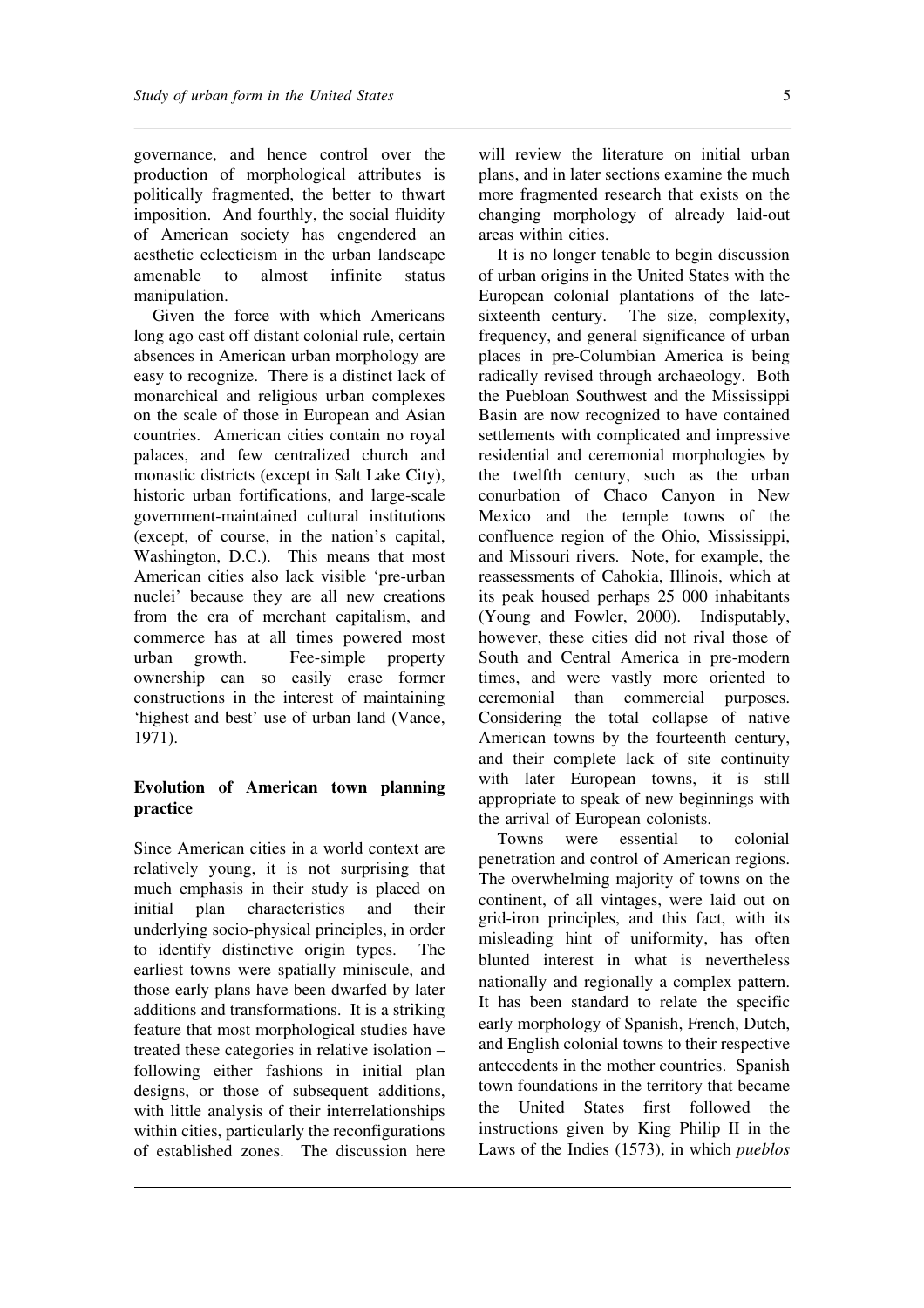were designed in grids with a central plaza, around which public buildings and wealthy residents would locate (Garr, 1991, pp. 3–33), as in St Augustine and San Antonio, although such order soon dissipated (Kostof, 1991, p. 115). The French planted towns following essentially the *bastide* principle, such as Québec, New Orleans, St Louis, and Detroit (Louder, 1979). The Dutch favoured less regimented town layouts, as in New Amsterdam (New York), although their houses sported classic crow-step-gabled street façades with their decorative but repetitive appearance.

The English, as they absorbed territory and towns initiated by the other colonial powers, followed a wide variety of planning principles: informal 'organic' plans (for example, Boston), grid-iron layouts (Philadelphia), and simplified renaissance plans(Annapolis, Williamsburg) (Reps, 1965; Fries, 1977; Miller, 1988). There may have been organic political structures associated with some of these schemes, such as that of Savannah (Anderson, 1993; Reinberger, 1997), but fairly quickly English practice melted into a pretty *laissez-faire* commercial preference for more or less standard city grids as simple and rapid means to differential wealth creation. Early need for fortifications collapsed in the wide open spaces of America, and town defences, unlike in so many European cities, vanished without creating 'fixation lines' in the urban plan (Nelson, 1961).

The catholicity of planning ideas declined after American independence, as the grid triumphed for its self-evident initial democratic form – except that location within the grid is never democratic! Only the national capital was permitted a complex Baroque scheme, for grandeur's sake (Stephenson, 1993). John W. Reps has written the most on American initial town foundations, and documented their particularity with dogged zeal (Reps, 1965, and later regional treatments). Nevertheless, remarkably, we still lack a systematic study of the regional distribution of American town planning types by period and region, detailing

the geographical diffusion of plan ideas, dimensions, geometries, and decision-making. There is only James Vance's (1982) morphogenetic typology of town-founding traditions (Laws of the Indies, bastidal, medieval organic, English Renaissance, and 'London rebuilt' types), which remains controversial, and Price's fine (1968) study of the national dispersion of four types of central courthouse square in American county seats as a single 'trace' element in interregional urban morphology. A few states have received close attention, such as Pennsylvania and Georgia, but state boundaries are poor limits for studying the regionalization of American urban forms (Pillsbury, 1970; Sears, 1979; Arreola, 1992; Schmiedeler, 1998; Veselka, 2000).

Alternative visions of urban planning reside embedded in selected ethnoreligious and corporate environments, most very small and ultimately not widely influential – if intriguing for their exoticism. There are studies of the Puritan townscape (Stilgoe, 1976), Mormon townscapes (Rosenvall, 1972), and town planning ideas of religious groups, particularly from central Europe (Murtagh, 1967; Hayden, 1976; Vollmar, 1995). Industrial company towns represent another source of planning practice (Alanen, 1979), as does the federal government (for example, Alanen and Eden, 1987). Lacking, however, is a theoretical framework for understanding why some planning ideas diffused spontaneously and far afield while others remained highly localized (for some isolated case studies see Reps, 1955, 1965).

# **General urban morphological structure and character**

In that branch of the study of American form which seeks to interpret the geographical structure of whole urban areas in terms of the spatially specific morphological processes operating within them simultaneously over time, there is a serious dearth of general statements to guide research, just as there is a lack of detailed and sustained inquiry into the localized and interacting forces and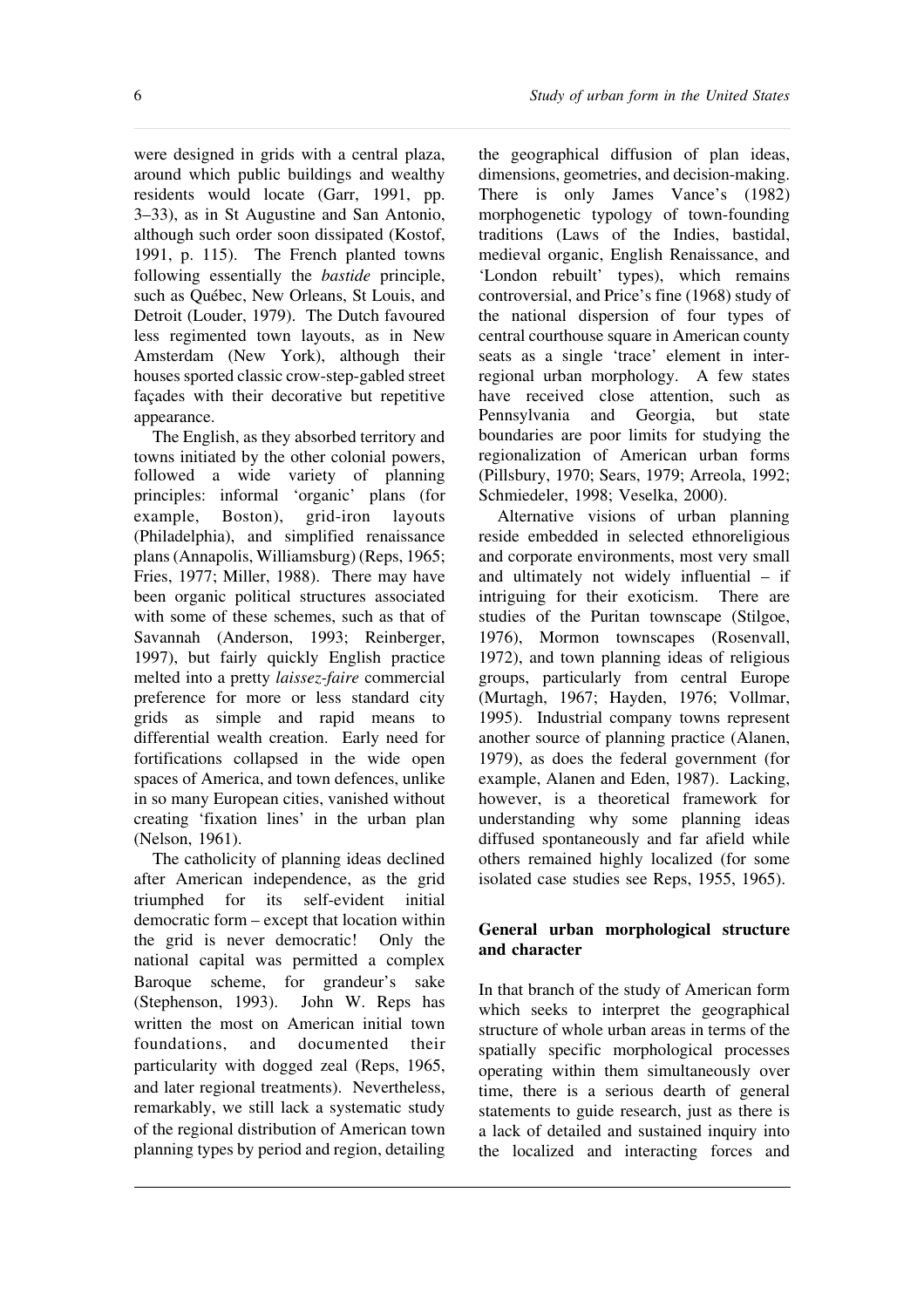patterns contributing to the overall patterns of structure and change. While there are numerous small studies of individual and localized patterns and agencies, they are rarely, if ever, related conceptually to any general interpretative framework. On the one hand, functional analysis of urban space by urban geographers rarely looks at the actual morphological dimension of the built environment in anything but the most cursory fashion. On the other hand, work examining people as producers of the features of the built environment (such as that by urban historians) understandably focuses on events and decisions that led to them (Johnson-McGrath, 1997) and stops short of any sustained and systematic analysis of the morphological consequences that ensued, especially the interrelations between the ostensible features created and other physical elements of the urban areas affected.

One approach to alleviating this mismatch has been work stemming from cross-cultural thinking, in which knowledge of European research traditions is brought to bear on American conditions. Some attempts have been made to apply concepts developed in British urban morphology to American city morphology, such as the morphological frame, plot cycles and building repletion (redefined as densification/renewal cycles), fixation lines, breakthrough streets, and urban fringe belts (Conzen 1980, 1990). By far the most intensive and successful fusion of continental European thinking with traditional American form analysis has been Anne Vernez Moudon's study of neighbourhood architecture in San Francisco (1982, 1986a). While a small-area case study, it relates in great depth residential building types, set within an evolutionary building typology, to the underlying and intertwined cadastral history of the district under study.

In turning to particular components of the complex and historically stratified urban morphology of American cities, attention necessarily attaches to both features to be found in all modern urban environments as well as features peculiar to American conditions. The dynamism of urban growth

in the United States since the Industrial Revolution, and the value orientation towards speed and utility embedded in the culture, have meant that many urban morphological features and interactions there contrast with those elsewhere, notwithstanding strong modern tendencies towards convergences in the structure and appearance of built environments with accelerated globalization. Hence, some topics have attracted quite specialized study.

#### **Urban sites and physical modifications**

Since commerce has always been more important than defence in urban North America, most cities in the United States have evolved on generally flat sites, many of the oldest and largest on the margins of significant water bodies such as coastal inlets, estuaries, and river banks. With the exception of Pittsburgh, which has spread far beyond its constricted original river confluence site (Pillsbury, 1970), and mountain mining towns, accommodations to site have mostly concerned battling marshes, bridging waters, and filling in tidal flats rather than overcoming choppy terrain (Whitehill, 1968; Domosh, 1996). Morphological study of urban sites has long been out of vogue, perhaps because the complacencies of technology have rendered them unchallenging.

Given the vast number of towns established in the last two centuries and the lack of social barriers to town founding, town site 'locating' has been anything but unimportant. As topography has offered few impediments, and frontier conditions have fuelled widespread competition among property-owners for urban creations, the multiplicity and frequent ephemerality of early town sites, and the land speculation they engendered, have become standard themes in American urban annals (Reps, 1965; Walters, 1983-84, 1991). The design of original plats has usually been an exercise in mundane replication of simple grid-iron layouts, with a seeming infinity of minor variations in dimensions and orientations of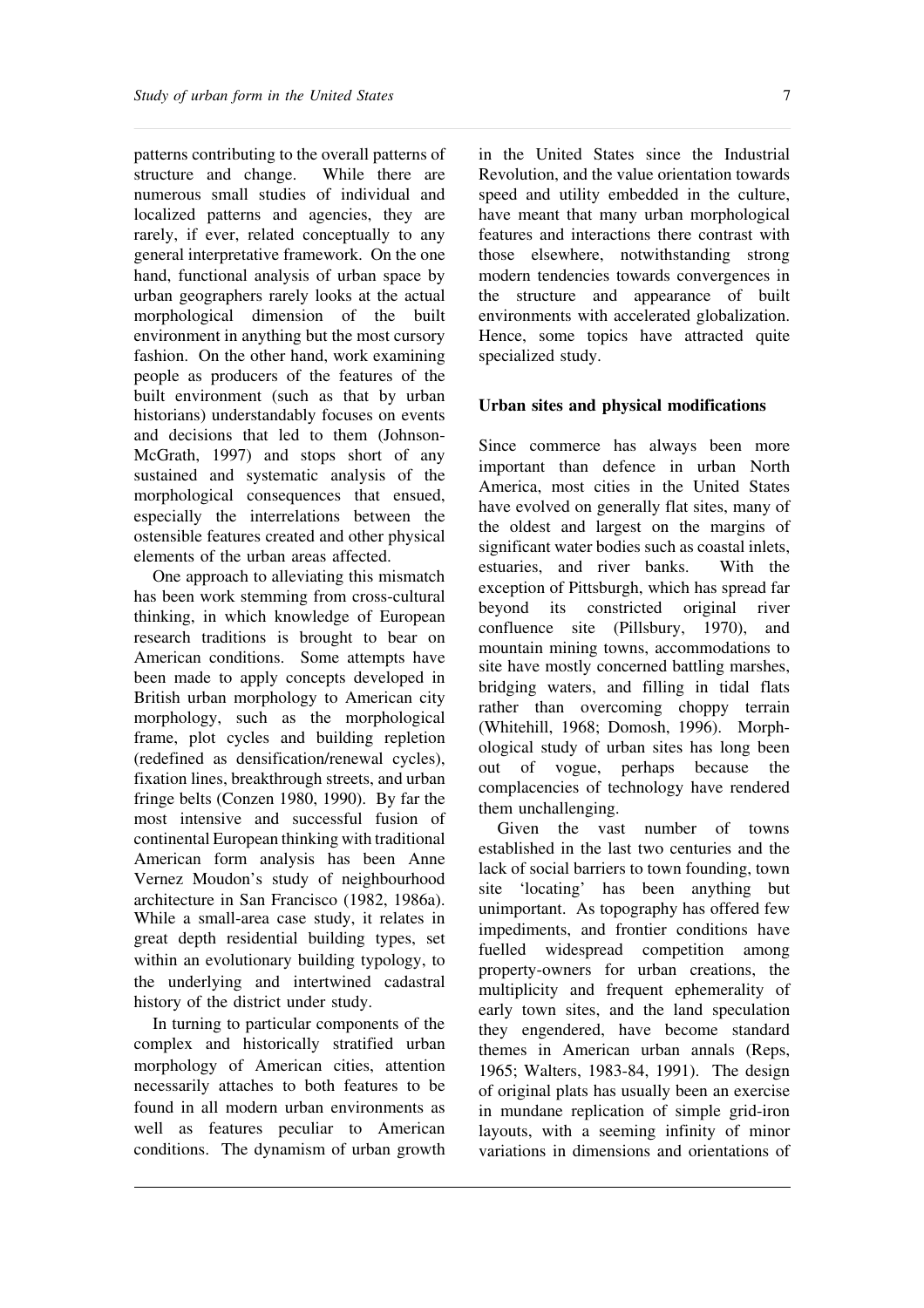streets and lots. Despite extensive general discussion of individual cases (see, for example, Reps, 1965, 1979), virtually no systematic studies exist of these characteristics and what patterns of regional occurrence, diffusion, and meaning they have (for a splendid exception in the case of planned railroad towns, see Hudson, 1984). The conceptual understanding of regional origins, agency, and form typologies of American towns and cities across the nation as a whole constitutes a major research frontier as yet barely explored.

A key corrollary of the democracy of urban platting in America – countless landowners free to plat their holdings in any patterns at any time, and with minimal if any regard for the activity of their neighbours – is the phenomenon of 'premature subdivision', particularly in its relation to the character of the urban fringe. Because large-scale speculative (and therefore quantity) house building has been confined until modern times to large, dense urban places such as New York and Chicago, the potential lag between lot sale and the independent step of house construction has resulted in many urban fringe developments laid out in streets and lots but filled with only a few, if any, structures. Eagerness to be on the leading edge of development in any particular locality has often resulted in vast areas of 'suspended' or chronically delayed urban land conversion, with obvious consequences for later morphological character. While the general phenonenon has been studied in the past (Hoyt, 1933; Fellman, 1957), the implications for ultimate neighbourhood character have not been well studied.

## **Growth cycles and perturbations**

Homer Hoyt's study of land platting and land values around Chicago derived in part from economists' interest in economic cycles. The way in which building cycles, as specialized components of more general business cycles, affect the geographical structure of cities has been more studied in Britain than the United States (summarized recently in Whitehand,

1994). However, the spatial structuring of American cities at a broad scale, with housing age forming predictable rings within the built-up zones of metropolitan areas, has been well demonstrated for the Twin Cities between 1890 and 1960 by Adams (1970), perhaps so much so that it discouraged further work in that direction. This is regrettable, because Adams paid little attention to the morphological character of the housing stock he studied, and the systematic distribution of building types within the broad-gauge growth bands, not to mention their possible relation to elements of the urban morphological frame, are but poorly understood (Ford, 1974).

Perturbations in urban growth patterns occur when disasters such as fires, floods, and earthquakes happen on a significant scale. While historians and others have investigated the social and institutional responses to these events, they have rarely reconstructed the actual character of the rebuilding and replanning of the affected areas afterwards (a partial exception is Rosen, 1986). By far the best work along these lines is that of Bowden (1970, 1982), who charted the physical transformations of San Francisco at the turn of the twentieth century, showing how little replanning actually took place, and how remarkable morphological inertia resulted from the mutual rigidities of highlyfragmented property ownership and weak government. Although some attention has been given to the impacts of floods (Driever and Vaughan, 1988), there is much more to be learned of the short- and long-term effects of such disasters on the dynamic morphology of the built environment.

## **Morphological frame, fixation lines, and urban cadaster**

There are a number of terms in urban morphology which have gained substantial currency in the European literature, but which are largely unknown or unused in American study of urban form. This results partly from different traditions and emphases of research and partly from applicability to local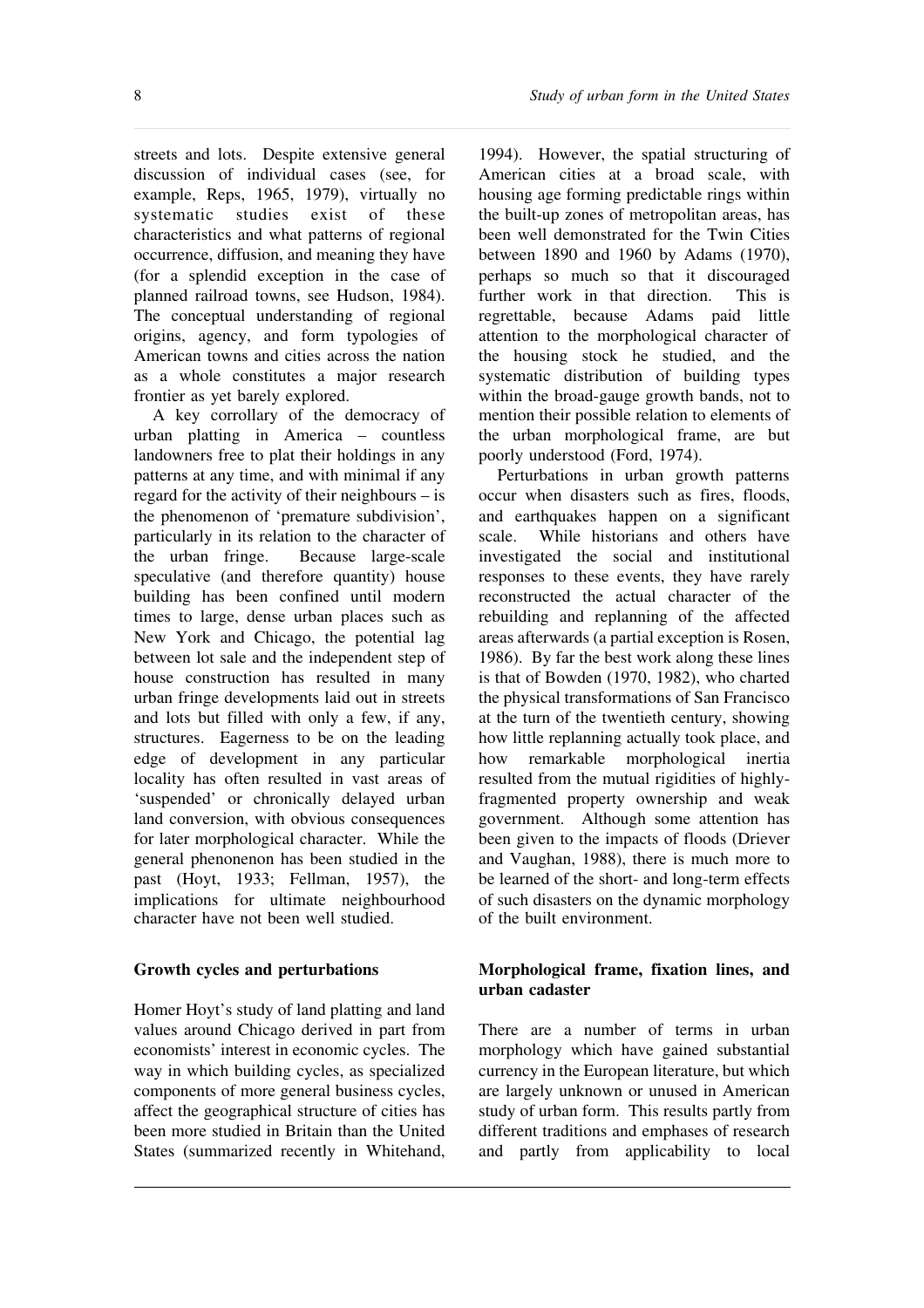conditions. There are, for example, very few vestiges of the Middle Ages to be found in American urban places. The heritage of 'organic' street and lot patterns in such urban cores as Boston's being, pehaps, one of the few conceivable instances, although the institutional contrasts in property law and social custom there make that an attenuated case at best. Notwithstanding these differences, some European concepts seem to have broad applicability to American cities: morphological frames, fixation lines, and the urban cadaster are examples.

A morphological frame is a pre-existing ground plan feature of an urban area that to some extent outwardly shapes a succeeding plan development on the same site, expressed often as an inherited outline. Examples would be waters' edges in urban areas, or former field or property boundaries. Nelson's (1964) study of old rancho limits frozen around, and influential 'frames' for containing, later street and block development in Los Angeles is a prime case in point. More generally, the U.S. Land Survey System of township and range division 'frames' countless towns and urban subdivisions across America (Johnson, 1990). Indeed, the metes-and-bounds survey areas of the eastern United States serve similarly to 'frame' and influence urban additions to towns and cities (Conzen, 1990; Price, 1995).

Fixation lines are strongly linear features marking some stationary phase of the urban fringe which subsequently 'fix' the geometry of later development along their edge, often as defining segments of an urban fringe belt. Original waterfront lines become embedded in subsequent port development which they nevertheless sharply influence by their adjacency and resilience (Krausse, 1990; Conzen, 1990). Railroad lines and superhighways, because of their barrier effects, create similar morphological influences.

The urban cadaster contains both the collective features of the ground plan of a city and represents the property ownership mosaic, and is intimately related to building patterns. Why the urban cadaster should

have been so neglected among American urban geographers, particularly those interested in historical evolution, is hard to explain. The answer may lie in the presumed ability of a free-wheeling property market simply to erase or 'overwrite' old geometries with new. But the shaping power of the antecedent urban cadaster on later change has been shown again and again (Conzen, 1980, 1990; Burns and Kay, 1981).

Concepts such as morphological frames and fixation lines are of general value, and could advance understanding of the physical shaping of American cities if applied more widely. The American terms that approximate the urban cadaster are 'plats' or 'grid-iron' plans, though their meaning is more restricted (Groth, 1981; Moudon, 1986b; Schein, 1991). Even here, the geographical analysis of the plat structure of American cities, beyond the descriptive work of John Reps, is surprisingly sparse and capable of substantial extension. Plats have afterlives, but their history, once embedded in the urban mass and subject to replatting and sometimes vigourous further change, is a research frontier pursued mostly by local historians and archaeologists and begging for systematic attention.

#### **Building type distributions**

Urban building types as such have spawned a huge literature, but studies of the spatial patterning of these types in the urban landscape are relatively few. Here, we are concerned only with the latter corpus. Four distinctive general features of American building history stand out: the high frequency of wooden structures in the American city (see Noble, 1984), the comparatively short life of buildings (Price, 1955–56), the rapid succession of building technologies and fashions – but the general lack of architectural modernism in residential districts – and the historical looseness of internal building densities, except in the core areas of the very largest cities.

Buildings create skylines, and some geographical interpretation of them in the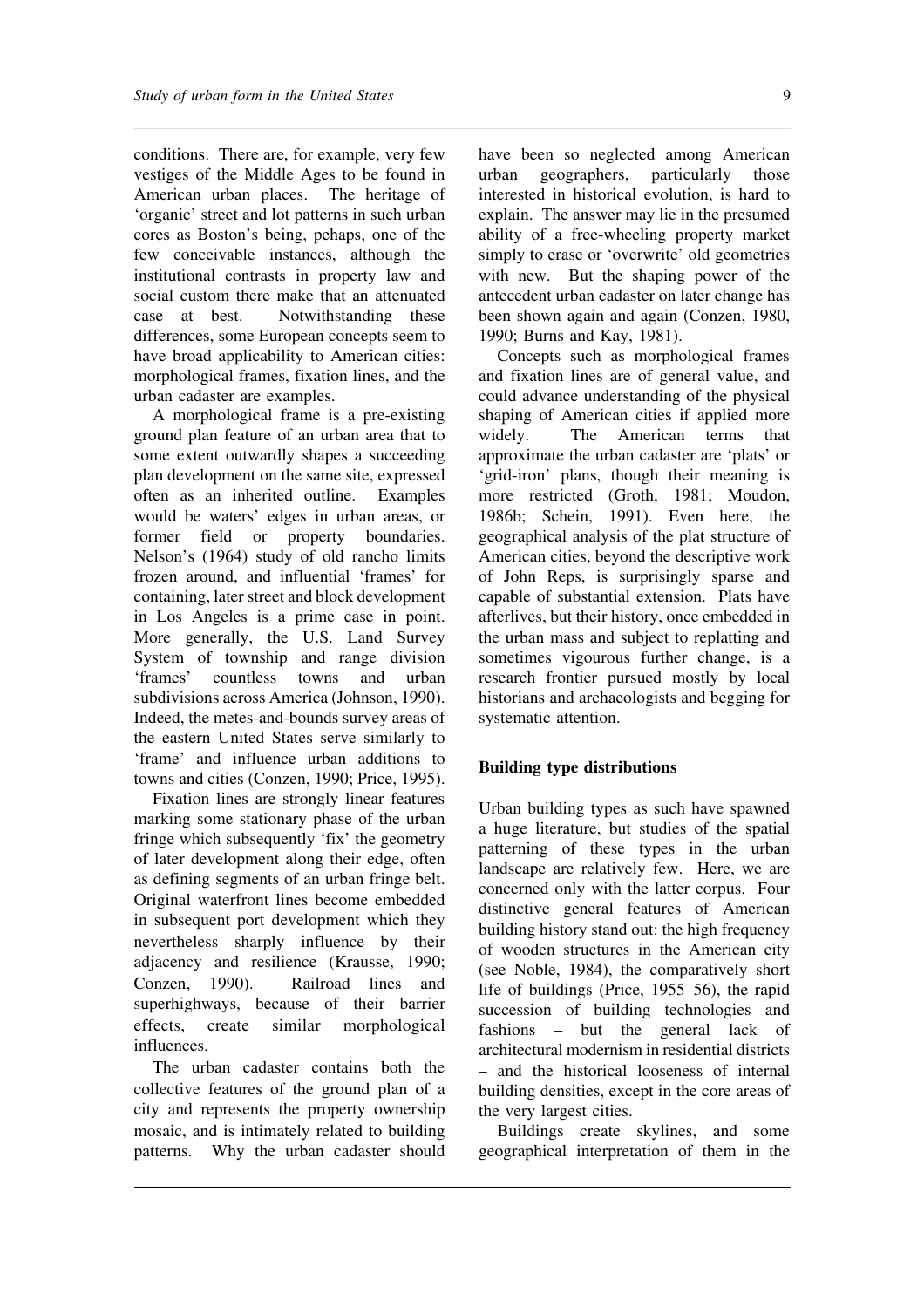United States exists (Ford, 1976; Holleran, 1996). Mostly, American urban skylines are striking for the prominence in them of skyscrapers at the business core. Remarkably, while the literature on skyscraper appearance is voluminous, the bulking and spatial pattern of skyscrapers in the urban fabric has been relatively little studied (Holdsworth, 1992; Bastian, 1993; Domosh, 1996, pp. 65–98). At the scale of the small town, Francaviglia (1996) has published an engaging interpretation of smalltown 'main street' morphology (see also Bailey, 1982).

Residential building types also command a vast literature, but their contribution to characteristic streetscapes and district-wide patterns is far less developed, probably because that requires onerous field mapping. A cardinal feature of American cities is the speed with which districts can lose prestige, with consequences for their morphological development. Bastian (1975) is one of the few to consider the relation of architectural types to neighbourhood cachet (but see also Ford, 1994). Dense environments reflect the emergence of multifamily housing (Ford, 1986), alley housing (Borchert, 1979), and the formation of row housing (terrace housing) (Smith and Moorhouse, 1993). Little has been done with the geography of apartment buildings, although a fine study of single-room-occupancy hotels adjacent to downtowns has been written by Groth (1994). No-one has yet published a detailed interpretative typology of a whole city's housing stock, not to mention a city's full building stock, despite the numerous architectural surveys of urban places, some claiming to include all structures.

# **Morphology of land use**

Most American students of urban form, especially geographers, think of urban landuse structure as a concept at the macro-scale, applicable to metropolitan areas as a whole. The classic Burgess, Hoyt, and Ullman/Harris diagrams of city spatial structure have, at last, become too simplistic to match reality (see

Vance's concept of 'urban realms', 1977, p. 409). Morphological conceptualizations have not advanced much further, except to incorporate, at this large scale, suburbs, 'edge city' components, and exurbia (Muller, 1977). Within built-up areas, land-use patterns are rarely studied from a morphological point of view by geographers (but see Jakle and Wilson, 1992), and particularly not in systematic relation to the urban cadaster and building typologies. Exceptions to this broad generalization include such studies as Krim's (1977) documentation of the built environment of north-west Cambridge, Massachusetts as a fringe-belt component of metropolitan Boston, and Longstreth's (1997) of inter-war commercial strips (see also Jakle and Mattson, 1981).

# **The perceptual dimension**

Contemporary interest in American urban form among geographers in the last two decades has added a decidedly perceptual and instrumentalist dimension. While study continues of the 'objective' urban landscape and its components in its mainly structuralist modes, increasing attention has been given, as in British and other European urban morphology, to a countervailing approach: the explicit and detailed role of human agency in cityscape creation. Since urban landscapes are 'authored', their authors can be studied for their perceptions and actions regarding morphological stability and change. Perceptions are framed by experience and motives, and therefore images and symbols play an important role in shaping thought and action. It would be foolish to claim that all studies of 'objective' morphology ignore human agency, but such studies certainly have tended to leave human action implicit in the results being studied on the ground.

The new instrumentalist and deconstructionist literature runs the gamut from building form symbolism to social movements and *Zeitgeist* as highly indirect determinants of urban form in general. This range is substantial, and often connotes types of evidence quite remote from the supposed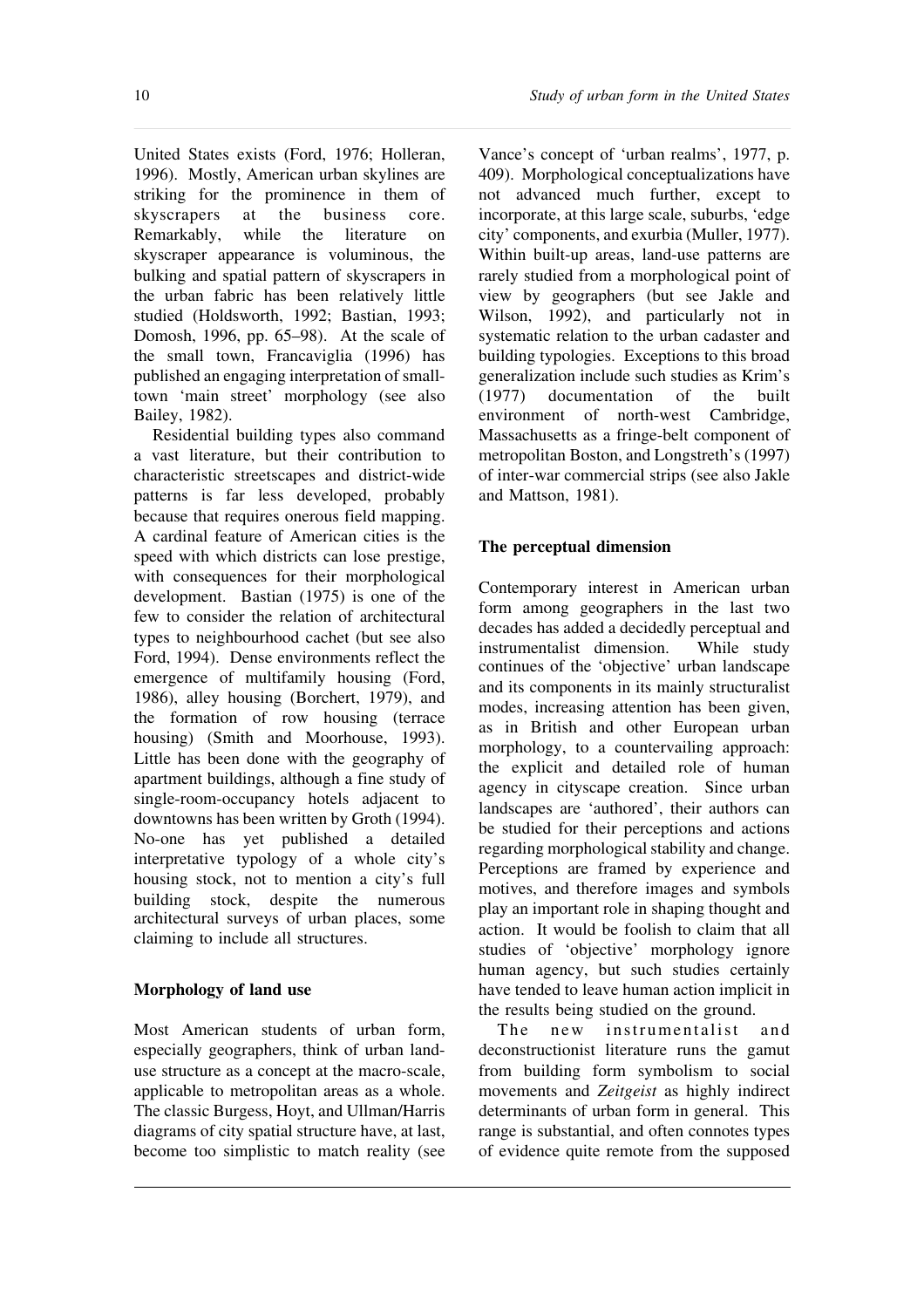object of their elucidation. For many writers in this mode, actual city morphology recedes into virtual insignificance, because social commentary on ideas and perceptions about urban form – for example, architects' musings about urban form, or the authors' own – assume precedence. This moves discussion effectively beyond a focus on the city's morphology itself to that of pure discourse.

Representative of some of the instrumentalist work among geographers is that concerned with the symbolism of office buildings and skyscrapers, in which the architectural and architectonic forms given to building exteriors and interiors carry messages of commercial power and assertion (Gad and Holdsworth, 1987; Holdsworth and Fenske, 1992; Domosh, 1987, 1996). Occasionally, projected images become selffulfilling prophesies, as with the suburban feel of early twentieth-century Los Angeles (Krim, 1992). Sometimes, memory combines with image to underwrite redevelopment strategies, as with the tourist reconfiguration of the built factory environment of Moline, Illinois (Crump, 1999).

#### **Concluding remarks**

The vastness, material richness, and spaceconquering technical prowess of America have encouraged a looser city form than in Europe, and made the suburb of single-family homes the national utopia. In this postmodern age, the historical depth and character of older urban environments are acquiring marketability, and where they are thin on the ground will be substituted for with ersatz environments. Fairly rapid change is a near-constant, and American cities have passed through at least three major phases of morphological concentration and decentralization in only two and a half centuries. The study of American urban morphology is consequently looser, less organized and ordered than perhaps in Europe, but no less imaginative. Numerous research topics await systematic investigation, and detailed studies in the future should

benefit from the advances in geographic information systems technology and data base development.

#### **References**

- Adams, J.S. (1970) 'Residential structure of Midwestern cities', *Annals of the Association of American Geographers* 60, 37–62.
- Alanen, A.R. (1979) 'The planning of company communities in the Lake Superior mining region', *Journal of the American Planning Association* 45, 256–78.
- Alanen, A.R. and Eden, J.A. (1987) *Main street ready-made: the New Deal community of Greendale, Wisconsin* (State Historical Society of Wisconsin, Madison).
- Anderson, S. (1993) 'Savannah and the issue of precedent: city plan as resource', in Bennett, R. (ed.) *Settlements in the Americas: crosscultural perspectives* (University of Delaware Press, Newark, Del.) 110–44.
- Arreola, D.D. (1992) 'Plaza towns of south Texas', *Geographical Review* 82, 56–73.
- Bailey, B.R. (1982) *Main street northeastern Oregon: the founding and development of small towns* (Oregon Historical Society, Portland).
- Bastian, R.W. (1975) 'Architecture and class structure in late nineteenth-century Terre Haute, Indiana', *Geographical Review* 65, 166–79.
- Bastian, R.W. (1993) 'Tall office buildings in small American cities, 1923–1931', *Geografiska Annaler* 75B, 31–9.
- Borchert, J. (1979) 'Alley landscapes of Washington', *Landscape* 23, 3–10.
- Bowden, M.J. (1970) 'Reconstruction following catastrophe: the laissez-faire rebuilding of downtown San Francisco after the earthquake and fire of 1906', *Proceedings of the Association of American Geographers* 2, 22–6.
- Bowden, M.J. (1982) 'Geographical change in cities following disaster', in Baker, A.R.H. and Billinge, M. (eds) *Period and place: research methods in historical geography* (Cambridge University Press, Cambridge) 114–26 and 331–2.
- Burns, E.K. and Kay, J.C. (1981) 'Land ownership trends in Salt Lake City's changing central business district', *Yearbook of the Association of Pacific Coast Geographers* 43, 23–35.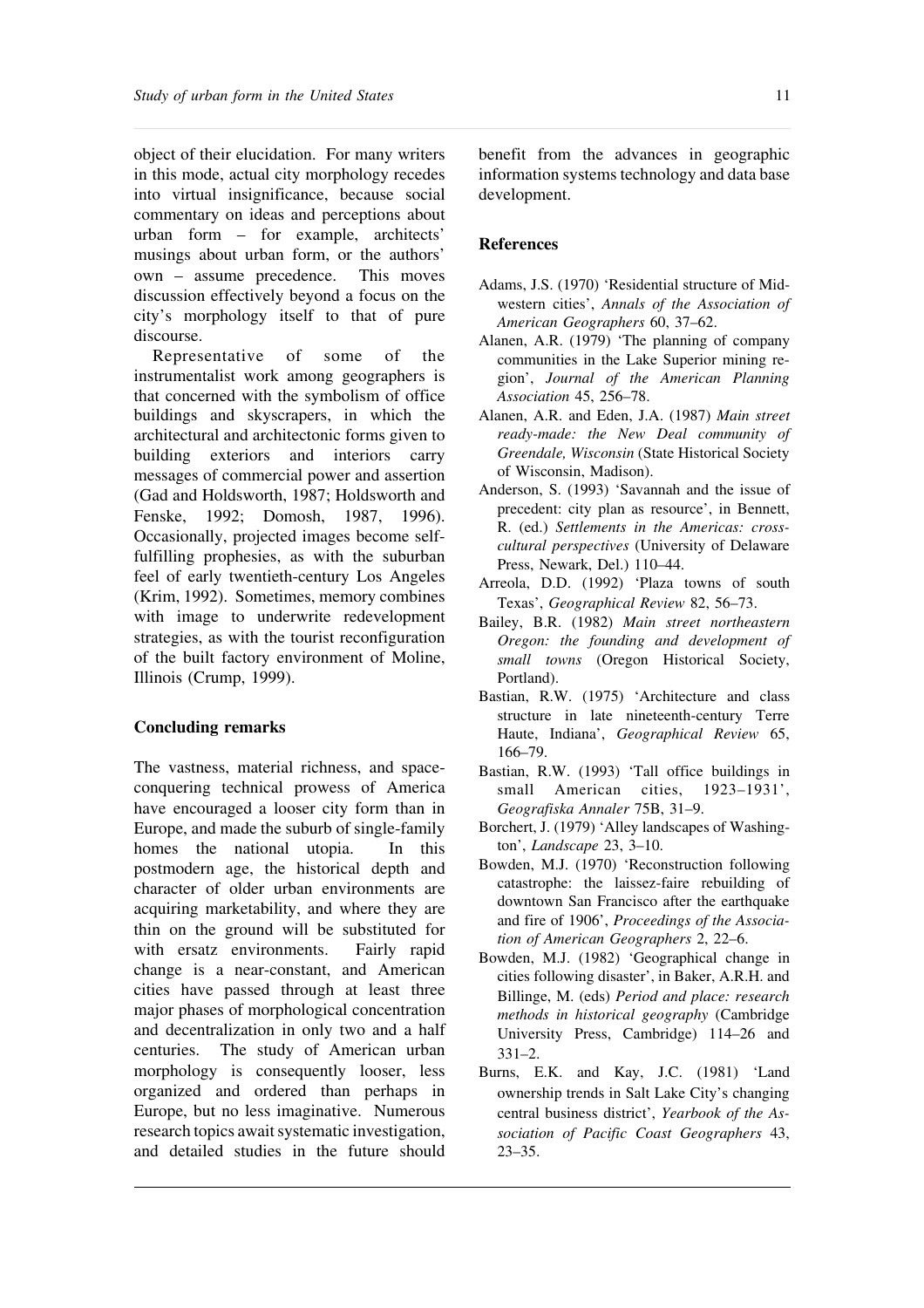- Cardia, C. (1987) *Ils ont construit New York: histoire de la métropole au XIXe siècle* (Georg Éditeur, Genève).
- Conzen, M.P. (1978) 'Analytical approaches to the urban landscape', in Butzer, K.W. (ed.) *Dimensions of human geography: essays on some familiar and neglected themes* University of Chicago Department of Geography Research Paper 186 (Chicago) 128–65.
- Conzen, M.P. (1980) 'The morphology of nineteenth century cities in the United States', in Borah, W., Hardoy, J. and Stelter, G.A. (eds) *Urbanization in the Americas: the background in comparative perspective* (National Museum of Man, Ottawa) 119–41.
- Conzen, M.P. (1990) 'Town-plan analysis in an American setting: cadastral processesin Boston and Omaha, 1630–1930', in Slater, T.R. (ed.) *The built form of Western cities* (Leicester University Press, Leicester) 142–70.
- Conzen, M.P. (1996) 'The moral tenets of American urban form', in Frantz, K. (ed.) *Human geography in North America: new perspectives and trends in research* (Universität Innsbruck, Innsbrucker Geographische Studien 26) 275–87.
- Crump, J.R. (1999) 'What cannot be seen will not be heard: the production of landscape in Moline, Illinois', *Ecumene* 6, 295–317.
- Dietrich, B. (1930) 'Nordamerikanische Stadtlandschaften', in Passarge, S. (ed.) *Stadtlandschaften der Erde* (Friedrichsen, de Gruyter & Co., Hamburg) 142–54.
- Domosh, M. (1987) 'Imagining New York's first skyscrapers, 1875–1910', *Journal of Historical Geography* 13, 233–48.
- Domosh, M. (1996) *Inventing cities: the creation of landscape in nineteenth-century New York and Boston* (Yale University Press, New Haven).
- Driever, S. and Vaughan, D.M. (1988) 'Flood hazard in Kansas City since 1880', *Geographical Review* 78, 1–19.
- Fellman, J.D. (1957) 'Pre-building growth patterns of Chicago', *Annals of the Association of American Geographers* 47, 59–82.
- Ford, L.R. (1974) 'The urban housetype as an illustration of the concentric zone model: comments on the perception of architectural continuity', *Journal of Geography* 73, 29–39.
- Ford, L.R. (1976) 'The urban skyline as a city classification system', *Journal of Geography* 75, 154–64.
- Ford, L.R. (1986) 'Multiunit housing in the

American city', *Geographical Review* 76, 390- 407.

- Ford, L.R. (1994) *Cities and buildings: skyscrapers, skid rows, and suburbs* (Johns Hopkins University Press, Baltimore).
- Francaviglia, R.V. (1996) *Main street revisited: time, space, and image building in small-town America* (University of Iowa Press, Iowa City).
- Fries, S.D. (1977) *The urban idea in colonial America* (Temple University Press, Philadelphia).
- Gad, G.H.K. and Holdsworth, D. (1987) 'Corporate capitalism and the emergence of the high-rise office building', *Urban Geography* 3, 212–31.
- Garr, D.J. (ed.) (1991) *Hispanic urban planning in North America* (Garland Publishing, New York).
- Gottmann, J. (1961) *Megalopolis: the urbanized northeastern seaboard of the United States* (Twentieth Century Fund, New York).
- Groth, P.E. (1981) 'Streetgrids as frameworks for urban variety', *Harvard Architectural Review* 2, 68–75.
- Groth, P.E. (1994) *Living downtown: a history of residential hotels in the United States* (University of California Press, Berkeley).
- Hayden, D. (1976) *Seven American utopias: the architecture of communitarian socialism, 1790–1975* (MIT Press, Cambridge, Mass.).
- Hofmeister, B. (1971) *Stadt und Kulturraum Angloamerika* (Friedrich Vieweg & Sohn, Braunschweig).
- Holdsworth, D. (1992) 'Morphological change in lower Manhattan, 1893–1920', in Whitehand, J.W.R. and Larkham, P.J. (eds) *Urban landscapes: international perspectives* (Routledge, London), 114–29.
- Holdsworth, D. and Fenske, G. (1992) 'Corporate identity and the New York office building, 1895–1915', in Ward, D. and Zunz, O. (eds) *The landscape of modernity: essays on New York City, 1900–1940* (Russell Sage, New York).
- Holleran, M. (1996) 'Boston's 'sacred skyline': from prohibiting to sculpting skyscrapers, 1891–1928', *Journal of Urban History* 22, 552–85.
- Hoyt, H.H. (1933) *One hundred years of land values in Chicago* (University of Chicago Press, Chicago).
- Hudson, J.C. (1984) *Plains country towns* (University of Minnesoata Press, Minneapolis).
- Hurd, R.M. (1903) *Principles of city land values*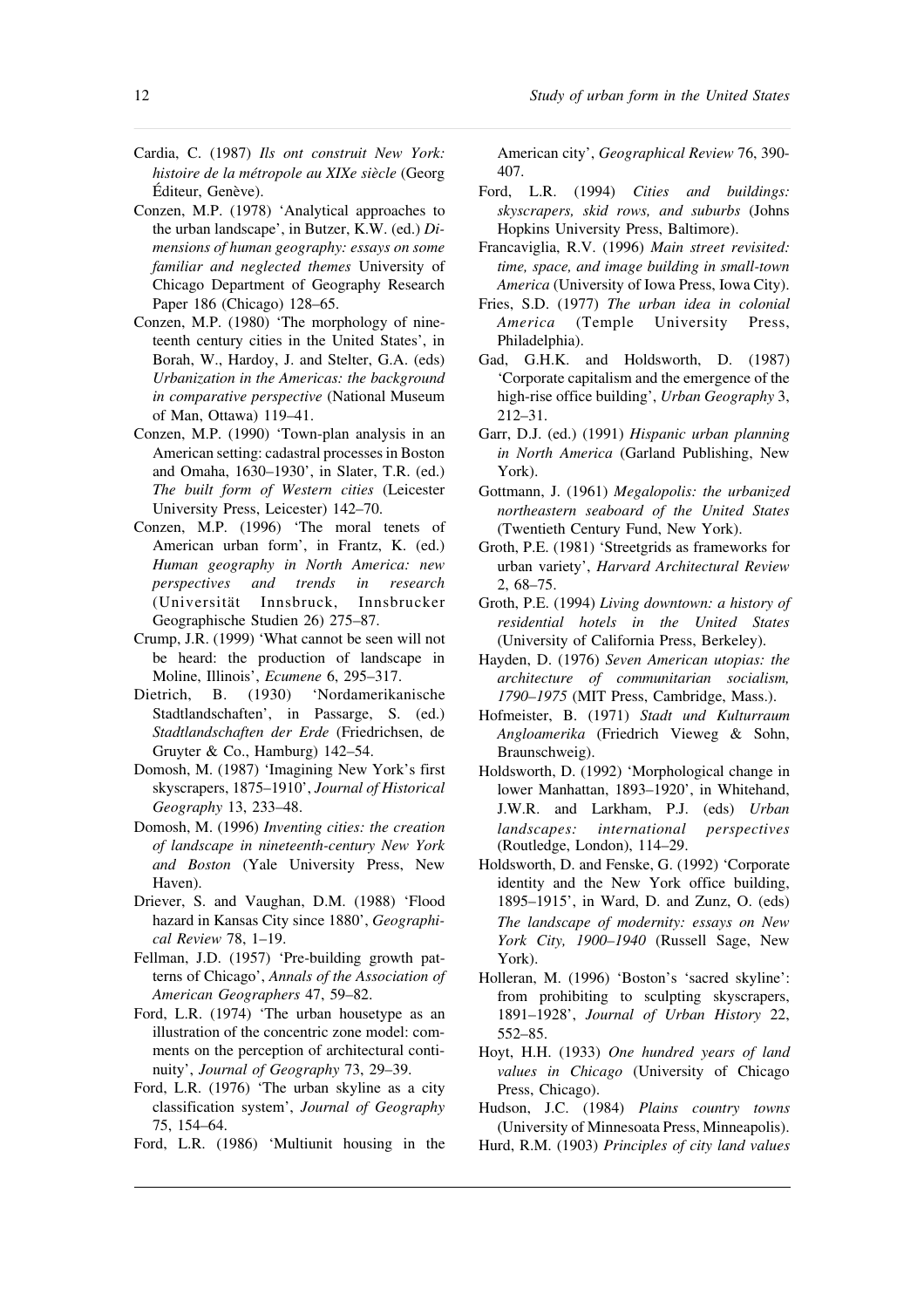(Real Estate Record Association, New York).

- Jakle, J.A. and Mattson, R.L. (1981) 'The evolution of a commercial strip', *Journal of Cultural Geography* 1, 12–25.
- Jakle, J.A. and Wilson, D. (1992) *Derelict landscapes: the wasting of America's built environment* (Rowman and Littlefield, Savage, Md.).
- Johnson, H.B. (1990) 'Toward a national landscape', in Conzen, M.P. (ed.) *The making of the American landscape* (Unwin Hyman, Boston), 123–45.
- Johnson-McGrath, J. (1997) 'Who built the built environment? artifacts, politics, and urban technology', *Technology and Culture* 38, 690–6.
- Knox, P.L. (1993) *The restless urban landscape* (Prentice-Hall, Englewood Cliffs, NJ).
- Kostof, S. (1991) *The city shaped: urban patterns and meanings through history* (Little, Brown, Boston).
- Kostof, S. (1992) *The city assembled: the elements of urban form through history* (Little, Brown, Boston).
- Krausse, G.H. (1990) 'Metamorphosis of the Providence waterfront: a geographic perspective', *Rhode Island History* 48, 97–111.
- Krim, A.J. (1977) *Survey of architectural history in Cambridge: report five, northwest Cambridge* (MIT Press, Cambridge, Mass.).
- Krim, A.J. (1992) 'Los Angeles and the antitradition of the suburban city', *Journal of Historical Geography* 18, 121–38.
- Leighly, J.B. (1928) *The towns of Mälardalen in Sweden: a study in urban morphology* University of California Publications in Geography 3 (Berkeley, CA).
- Lewis, P.F. (1976) *New Orleans: the making of an urban landscape* (Ballinger, Cambridge, Mass.)
- Longstreth, R. (1997) 'The forgotten arterial landscape: photographic documentation of commercial development along Los Angeles boulevards during the interwar years', *Journal of Urban History* 23, 437–59.
- Louder, D.R. (1979) 'Vieux-carré et vieux Québec: vestiges urbaines de l'Amérique française', *Cahiers de géographie de Québec* 23, 303–16.
- Mayer, H.M. and Wade, R.C. (1969) *Chicago: growth of a metropolis* (University of Chicago Press, Chicago).
- Miller, H.M. (1988) 'Baroque cities in the wilderness: archaeology and urban

development in colonial Chesapeake', *Historical Archaeology* 22, 57-73.

- Moudon, A.V. (1982) 'Blocks, lots and houses, San Francisco', *Space and Society* 22, 110–17.
- Moudon, A.V. (1986a) *Built for change: neighborhood architecture in San Francisco* (MIT Press, Cambridge, Mass).
- Moudon, A.V. (1986b) 'Platting versus planning: housing at the household scale', *Landscape* 29, 30–8.
- Muller, P.O. (1977) 'The evolution of American suburbs: a geographical interpretation', *Urbanism: Past and Present* 4, 1–10.
- Mumford, L. (1938) *The culture of cities* (Harcourt, Brace & Co., New York).
- Murtagh, W.J. (1967) *Moravian architecture and town planning: Bethlehem, Pennsylvania, and other eighteenth-century American settlements* (University of North Carolina Press, Chapel Hill).
- Nelson, H.J. (1961) 'Walled cities of the United States', *Annals of the Association of American Geographers* 51, 1–22.
- Nelson, H.J. *et al*. (1964) 'Remnants of the ranchos in the urban pattern of the Los Angeles area', *California Geographer* 5, 1–9.
- Noble, A.G. (1984) *Wood, brick, and stone: the North American settlement landscape, vol. 1, houses* (University of Massachusetts Press, Amherst).
- Olson, S.H. (1980) *Baltimore: the building of an American city* (Johns Hopkins University Press, Baltimore).
- Pillsbury, R. (1970) 'The urban street pattern as a culture indicator: Pennsylvania, 1682–1815', *Annals of the Association of American Geographers* 60, 428–46.
- Price, E.T. (1955–56) 'The matter of housing: notes on the longevity of American dwellings', *Landscape* 5, 31–7.
- Price, E.T. (1968) 'The central courthouse square in the American county seat', *Geographical Review* 58, 124–45.
- Price, E.T. (1995) *Dividing the land: origins of our private property mosaic* (University of Chicago Press, Chicago).
- Reinberger, M. (1997) 'Oglethorpe's plan of Savannah: urban design, speculative freemasonry, and enlightenment charity', *Georgia Historical Quarterly* 81, 839–62.
- Relph, E. (1987) *The modern urban landscape* (Johns Hopkins University Press, Baltimore).
- Reps, J.W. (1955) 'Urban development in the nineteenth century: the squaring of Circleville',